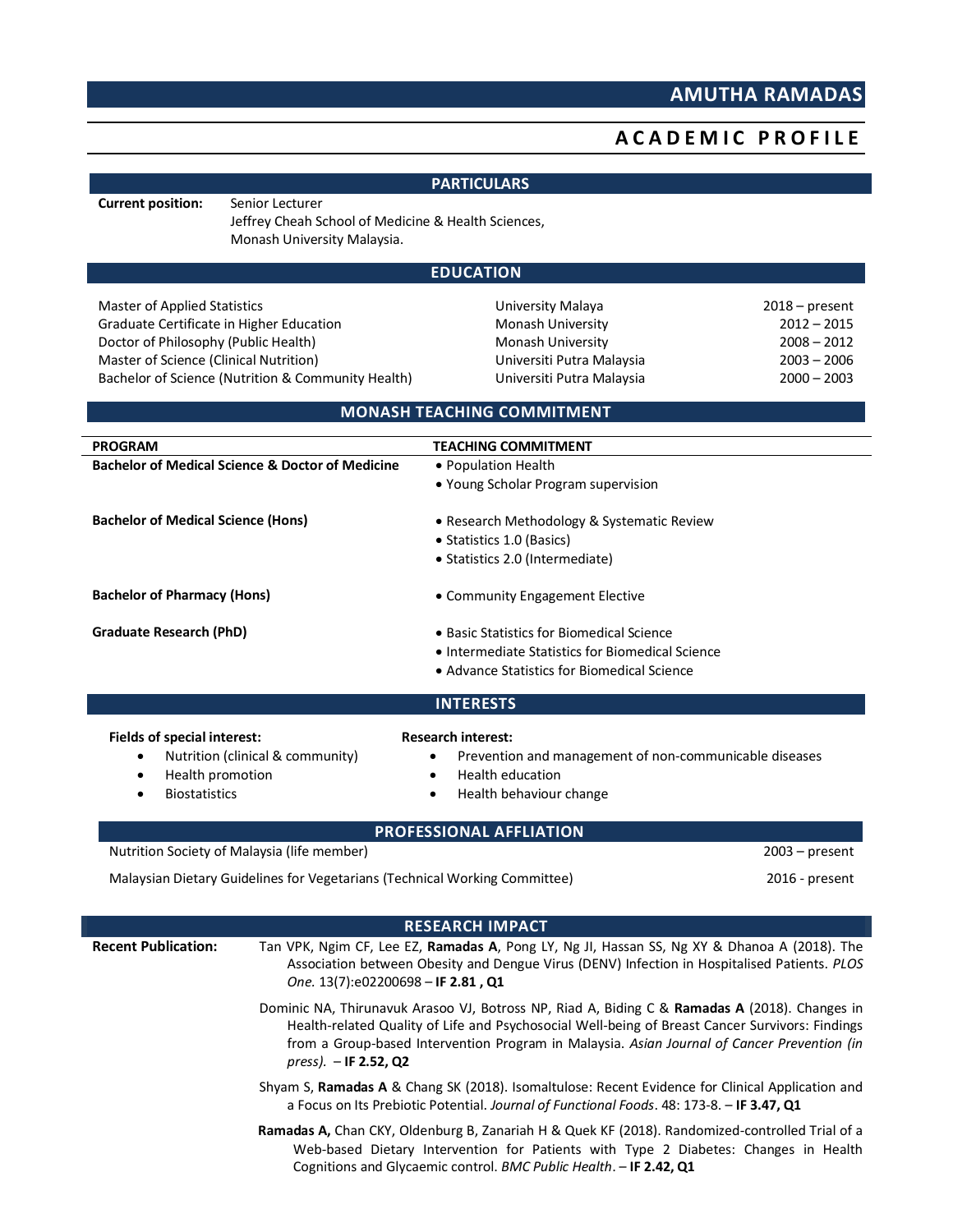- Balaravi B, Chin MQ, Karppaya H, Chai WJ & **Ramadas A** (2017). Knowledge and Attitude Related to Nutritional Supplements and Risk of Doping among National Elite Athletes in Malaysia. *Malaysian Journal of Nutrition*. 23(3): 409-423 – **Scopus**
- Ngim CF, Lai NM, Hong J, Tan SL, **Ramadas A,** Muthukumarasamy P & Thong MK (2017). Growth Hormone Therapy for People with Thalassaemia (Review). *Cochrane Database of Systematic Reviews*. 9:CD012284. doi: 10.1002/14651858.CD012284.pub2. **– IF 6.103, Q1**
- Ng QX, Choe YX, Karppaya H, Chai WJ & **Ramadas A** (2017). Rapid Weight Loss Practices among Elite National Combat Sports Athletes in Malaysia. *Malaysian Journal of Nutrition*. 23(2): 199-209 – **Scopus**
- Dhanoa A, Rajasekaram G, Hassan SS, **Ramadas A**, Adnan NAA, Lau CF & Ngim CF (2017). Risk Factors and Clinical Outcome of Profound Thrombocytopenia in Adult Patients with DENV Infections. *Platelets*. 28(7):724-727. doi: http://dx.doi.org/10.1080/09537104.2017.1293802 – **IF 3.213, Q2**
- **Ramadas A** & Quek KF (2016). Potential of Mobile Applications in Prevention and Management of Cardio-metabolic Diseases. *Public Health Open Journal*. 1(4):71-80. doi: http://dx.doi.org/10.17140/PHOJ-1-114
- Ngim CF, Lai NM, Hong J, Tan SL, **Ramadas A,** Muthukumarasamy P & Thong MK (2016). Growth hormone therapy for people with thalassaemia (Protocol). *Cochrane Database of Systematic Reviews*. 7:CD012284. doi: 10.1002/14651858.CD012284 **– IF 6.103, Q1**
- **Ramadas A**, Qureshi AM, Dominic NA, Botross NP, Riad A, Arasoo VJT, & Elangovan S (2015). Socio-Demography and Medical History as Predictors of Health-Related Quality of Life of Breast Cancer Survivors. *Asian Pacific Journal of Cancer Prevention.* 16(4)1479-1485. doi: 10.7314/APJCP.2015.16.4.1479 **– IF 2.514, Q3.**
- **Ramadas A,** Chan CKY, Oldenburg B, Zanariah H & Quek KF (2015). A Web-Based Dietary Intervention for People with Type 2 Diabetes: Development, Implementation, and Evaluation. *International Journal of Behavioral Medicine.* 22(3):365-73. doi: 10.1007/s12529-014-9445-z **– IF 2.126, Q2.**
- Atan R, Virzi GM, Peck L, **Ramadas A,** Brocca A, Eastwood G, S Sood, Ronco C, Bellomo R, Goehl H & Storr M (2014). High Cut-off Hemofiltration versus Standard Hemofiltration: a Pilot Assessment of Effects on Indices of Apoptosis. *Blood Purification.* 37:296–303. doi: 10.1159/000363220 **– IF 1.284, Q3.**
- Ahmad B, **Ramadas A,** Quek KF & Zain AZ (2014). A Pilot Study: The Development of a Culturally Tailored Malaysian Diabetes Education Module (MY-DEMO) based on the Health Belief Model. *BMC Endocrine Disorders.* 14(1): 31**.** doi: 10.1186/1472-6823-14-31 **– IF 1.710, Q4.**
- **Book chapter:** Shyam S & **Ramadas A** (2018). Treatments with Low Glycaemic Index Diets in Gestational Diabetes. In: Nutrition and Diet in Maternal Diabetes. SpringerLink. Pp: 237-251.

**Refereed conference proceeding (full paper) Ramadas A** (2016). Vegetables and Cardiometabolic Health: An Update of Recent Evidence. Southeast Asian Vegetable Symposium 2016 (pp. 51-62). Malaysian Agricultural Research and Development Institute (MARDI), Malaysia.

- Qureshi A, **Ramadas A**, Dominic NA, Botross NP, Riad A, Arasoo VJT, & Elangovan S (2015). Psychosocial Factors and Quality of Life of Breast Cancer Survivors. In Michigan State University (Ed.), Today's Universities: Combining Rigour with Relevance - 3<sup>rd</sup> Dubai International Conference in Higher Education (pp. 305-328). Boca Raton, Florida: BrownWalker Press.
- **Research funding:** Prevalence of Hypertension in Malaysian Adolescents and Its Related Lifestyle Factors. Seed Grant, Tropical Medicine & Biology Multidisciplinary Platform, Monash University Malaysia. RM5,000 (2018)
	- Nutrition and lifestyle behaviours in cardiometabolic syndrome: development of a communityspecific peer-support programme. Fundamental Research Grant Scheme, Ministry of Education. RM110,000 (2013-2016).